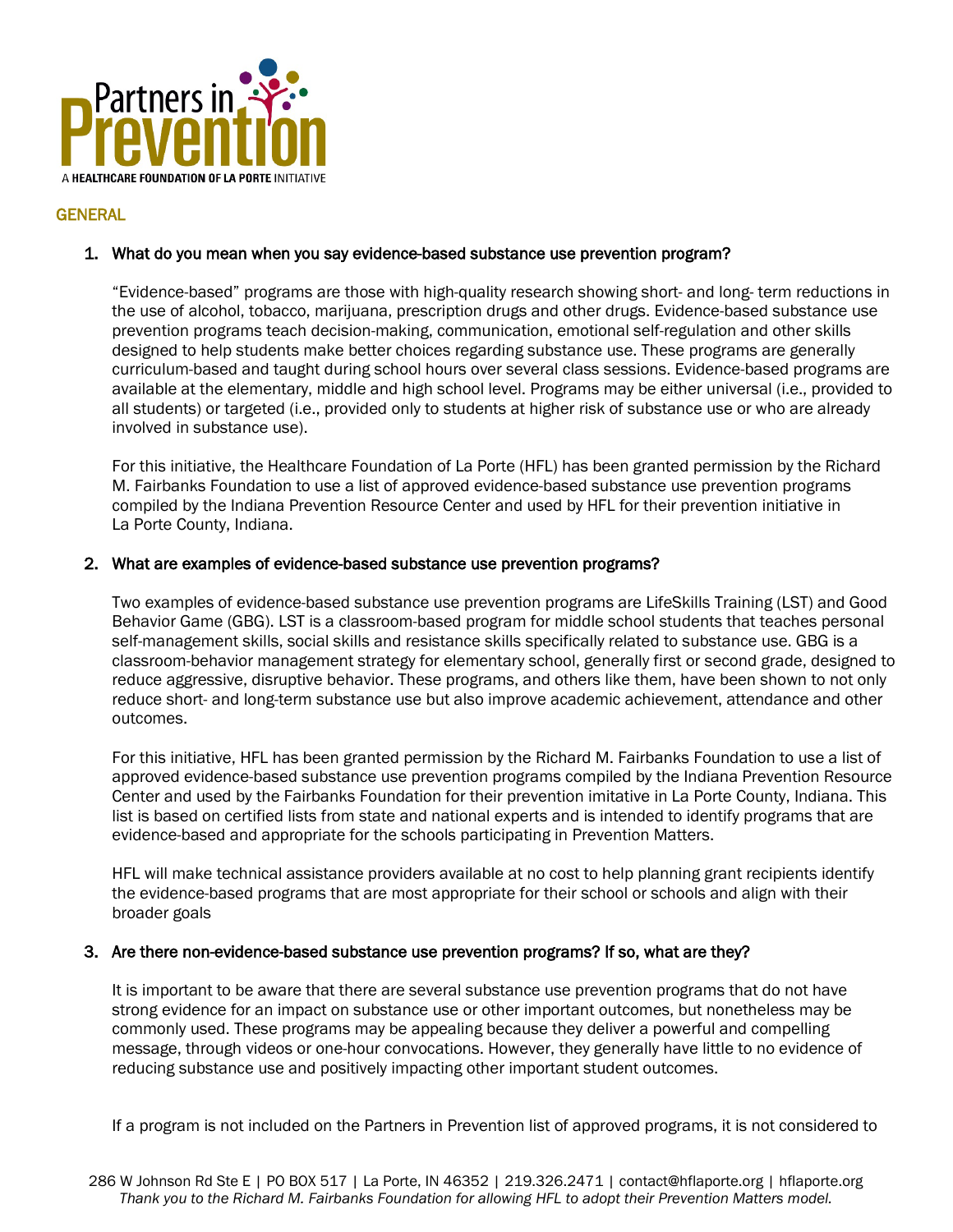meet the evidence-based requirements for the purposes of Partners in Prevention. HFL's technical assistance providers will offer guidance on choosing an evidence-based program and avoiding programs that do not demonstrate effectiveness in reducing substance use.

# 4. My school would like to implement a new, innovative program that has not yet been evaluated. Is this eligible for funding?

No. Partners in Prevention only provides funding for evidence-based programs, as described above. Although HFL believes that innovation is important, this initiative is limited to supporting programs that have already proven their effectiveness when implemented with fidelity (i.e., in accordance with how the program was designed and evaluated), given the urgency of the substance use crisis facing La Porte County. There already exist several proven and effective substance use prevention programs—and HFL is prioritizing these proven prevention programs with its limited resources.

# 5. My school is interested in a program that is specific to one type of substance use prevention (e.g., alcohol). Is this eligible for funding?

Yes, provided that this program is an evidence-based substance use prevention program, as described above. The technical assistance providers will help planning grant recipients choose the most appropriate program for their school or schools, which may include focusing on programs that might target specific substances. However, we encourage schools to carefully review existing survey data or other relevant data about youth substance use, if available, before deciding to focus exclusively on one substance. It is highly probable that students will be exposed to multiple substances during their K-12 education. Technical assistance providers can provide guidance on available data as well.

# 6. Does HFL prefer programs that are implemented during the school day vs. after school?

While evidence-based programs are generally taught during school hours, programs can be coordinated with other efforts to support students in out-of-school-time activities as appropriate. The technical assistance providers can offer guidance on questions regarding scheduling and implementation.

### 7. Does HFL prefer programs that are offered to all students vs. a targeted, at-risk student population?

HFL does not have a preference because there are evidence-based programs that are both universal (i.e., offered to all students) and targeted (i.e., offered specifically to students at higher risk of substance use or are already involved in substance use). However, planning grant recipients should consult their technical assistance provider to determine what is most appropriate for their school or schools.

### 8. I represent a hospital or community organization that offers substance use prevention programming. Is my organization eligible for funding?

Applications must come from individual, single-site schools, school corporations, charter school networks or private school organizations. Only applicants will implement evidence-based substance use prevention programs effectively and sustainably. Funding is not available to partners of applicants that offer substance abuse prevention programming.

### 9. Does HFL plan to allocate a certain share of grants to public (traditional and charter) and private schools?

The allocation across public (traditional and charter network) and private schools will depend on the number and quality of applications.

### 10. May school corporations or charter schools apply for funding through a fiscal agent or other entity?

No. Partners in Prevention is open only to individual, single-site schools, school corporations, charter school networks or private school organizations. HFL's grants will be made directly to selected individual, single-site schools, school corporations, charter school networks or private school organizations. The grantees will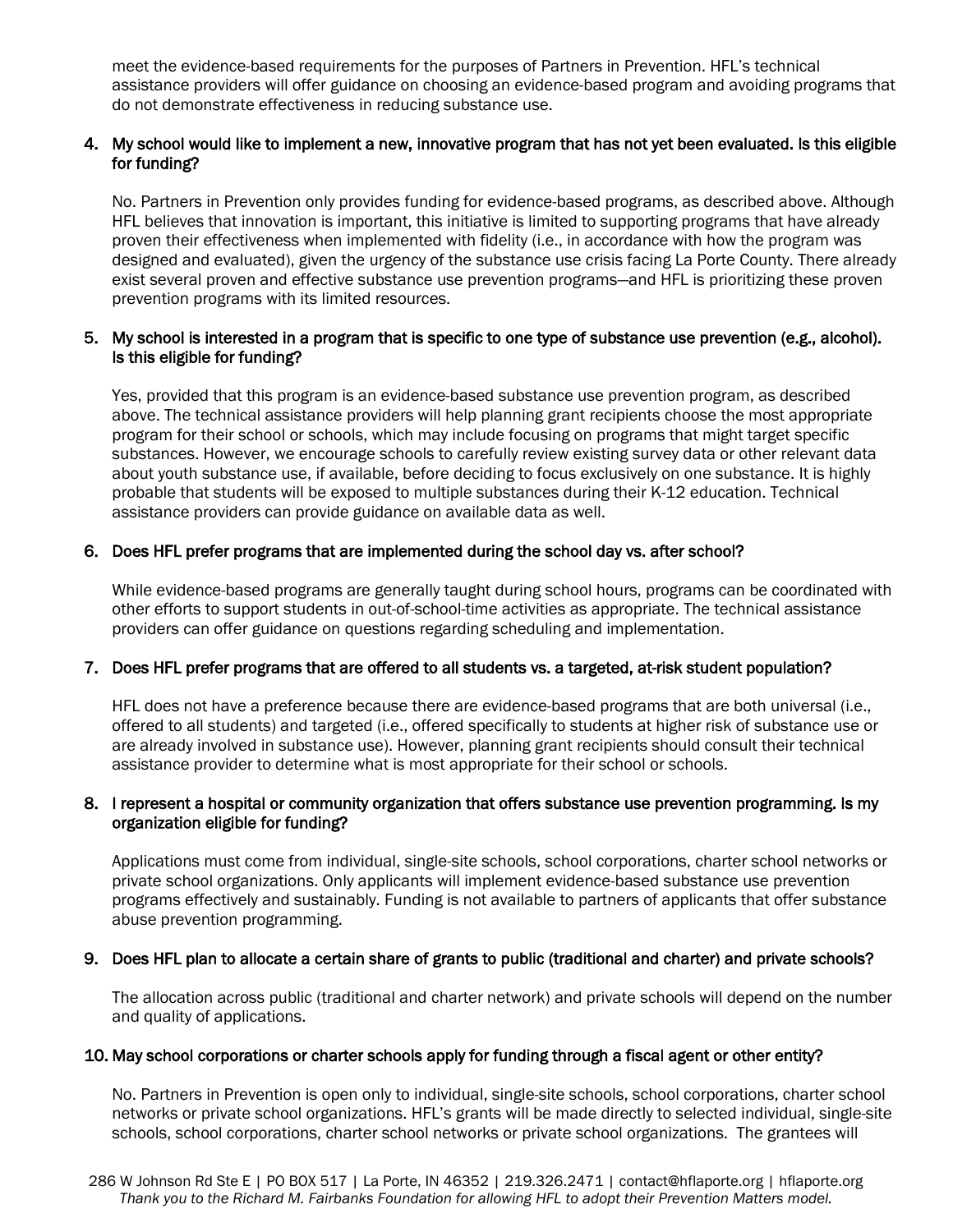have ultimate responsibility to HFL for proper stewardship of the grant funds, reporting and other obligations.

#### 11. Are planning and implementation grant recipients allowed to partner with other organizations in the community (hospitals, nonprofits, community centers, etc.)?

No. Applications must come from individual, single-site schools, school corporations, charter school networks or private school organizations. Only applicants will implement evidence-based substance use prevention programs effectively and sustainably. Funding is not available to partners of applicants that offer substance abuse prevention programming.

# PLANNING GRANT

### 1. How much funding can my school or schools request during the planning grant phase?

Applicants should request the necessary planning support up to the maximum allowable amount for their self-identified funding category. The four funding categories, and corresponding maximum allowable planning grants, are as follows:

- School corporations with enrollment of 3,000 or more students--up to \$12,000.
- School corporations with enrollment between 500 to 1,000 students—up to \$8,000.
- Schools with enrollment between 100 to 499—up to \$5,000.
- Schools with enrollment below 100—up to \$3,000.

Similar size schools and/or same type of schools are encouraged to combine efforts, when it makes sense, to accomplish common goals.

### 2. What should I do if I'm uncertain which funding category my school qualifies for?

If you are uncertain which funding category your school qualifies for, please contact the HFL staff at 219.326.2471

### 3. How will you measure school enrollment?

Planning grant applicants should report the number of enrolled students as of September 15, 2018, as reported on the Indiana Department of Education website. Implementation grant amounts requested should reflect updated student enrollment as of February 1, 2019. HFL will accept enrollment projections as reported to the Indiana Department of Education for schools that are not yet open but will open in fall 2019.

### 4. How much money will HFL award in total during the planning grant phase?

Planning grants will be awarded on a non-competitive basis. The number and total dollar amount of planning grants awarded will depend upon the number of eligible planning grant applications received.

### 5. What does it mean that the planning grants are non-competitive?

Every individual, single-site school, school corporation, charter school network or private school organization that applies for a planning grant, meets HFL's tax-exempt status requirements, is located within La Porte County, Indiana, and adheres to the planning grant application requirements will be awarded a planning grant.

### 6. What activities are allowable with planning grant funding?

Examples of allowable activities include: compensation for substitute teachers to cover time for teachers, leaders and other staff to engage in planning activities; hiring consultants to facilitate planning sessions or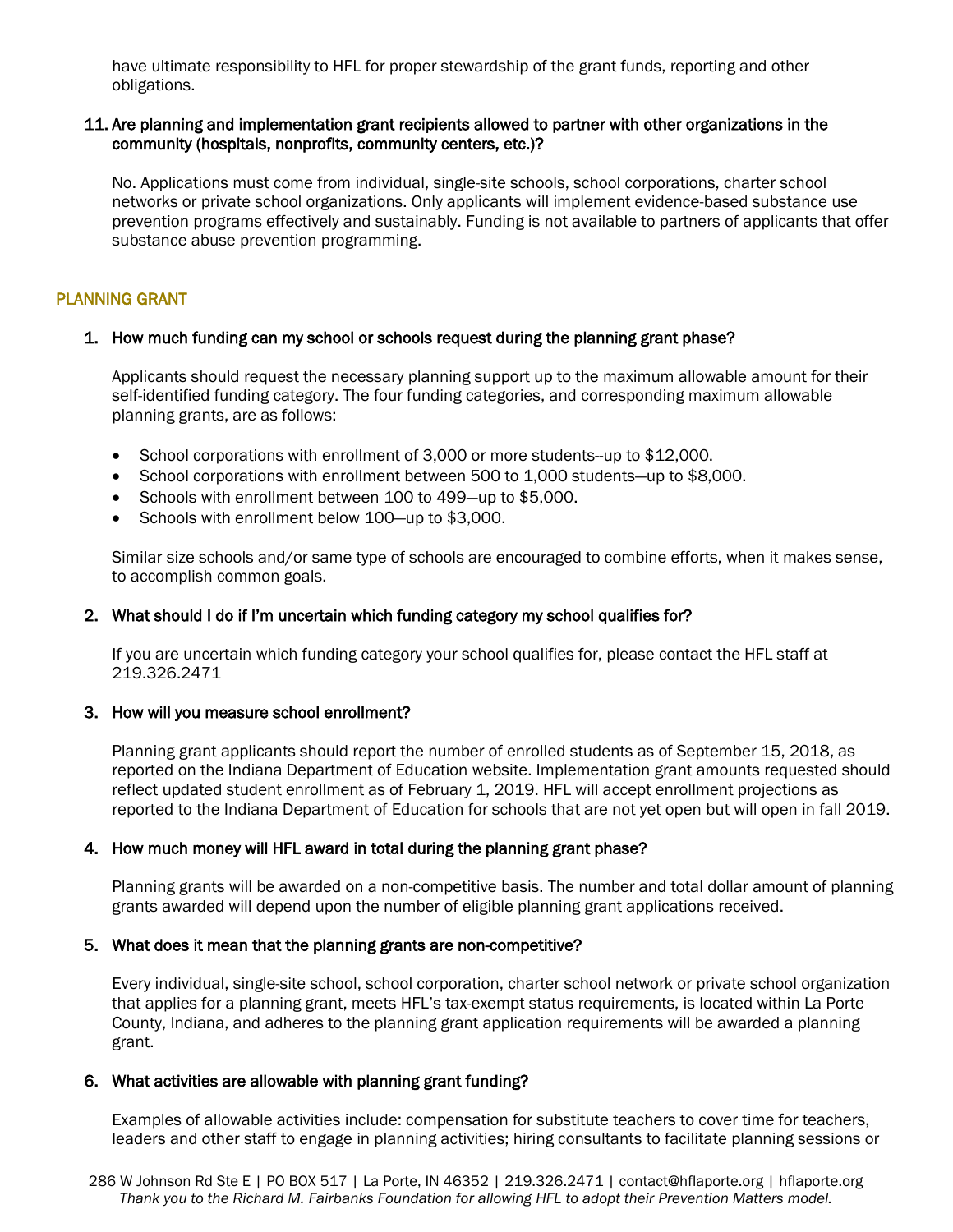provide implementation proposal grant writing support; costs associated with site visits to schools doing exemplary prevention work; or meeting expenses for school-based prevention discussions with parents, students and other school community partners. Applicants may propose other activities if they support the overarching objectives of Partners in Prevention.

### 7. Are there any activities for which we may not use planning grant funds?

Planning grant recipients are required to engage with the technical assistance providers selected by HFL for support in selecting among evidence-based substance use prevention programs, creating a plan for implementation with fidelity and developing a plan for sustainability. Since this technical assistance is offered at no cost to applicants, planning grant funds should not be used for additional consulting support for these purposes.

# 8. Why is HFL awarding multiple planning grant amounts?

HFL recognizes that there is a greater level of complexity to identify the appropriate prevention program(s) for a broader base of students (grade level and total number of students) across multiple school buildings. HFL also recognizes the additional complexity of curriculum and funding authority at a school corporation. Thus, HFL has identified multiple funding categories to address these needs.

# 9. Can I skip the planning grant phase and still apply for an implementation grant?

No. HFL believes the planning grant phase is necessary to help schools identify the evidence-based program that best meets the needs of their students and teachers and that can be implemented as designed and sustained following HFL's three years of implementation funding support.

# 10. Will HFL require planning grant recipients to provide receipts or other proof of use of funds from the planning grant?

Planning grant recipients that apply for an implementation grant will be asked to describe the use of planning grant funds within the implementation grant application. Planning grant recipients that do not apply for an implementation grant will be required to submit a planning grant report following the planning period. In all cases, planning grant recipients will need to provide a description of how planning funds were spent, compared to the budget provided in the planning grant application, in addition to a discussion of activities and outcomes for the planning period.

# 11. I work for a traditional public school, but my school corporation is not planning to apply for the planning grant. Can my school apply on its own?

No. HFL believes that even though substance use prevention programs will be implemented at the schoolsite level, it is crucial to have administrative support from the school corporation in order to have successful implementation of a prevention program. Therefore, traditional public schools may only be considered as part of the school corporation's application.

### 12. I work for a charter school that is part of a network of charter schools, but my network is not planning to apply for the planning grant. Can my school apply on its own?

No. HFL believes it is crucial for a school to have the support of its administration and governing body in order to have successful implementation of a prevention program. Therefore, charter schools that are part of a charter school network may only be considered as part of the charter school network's application.

### 13. I work for a private school that is part of the Archdiocese of Gary, but the Archdiocese is not including my school within its plans. Can my school apply on its own?

No. HFL believes it is crucial for a school to have the support of its administration and governing body to have successful implementation of a prevention program. Therefore, private schools that are part of the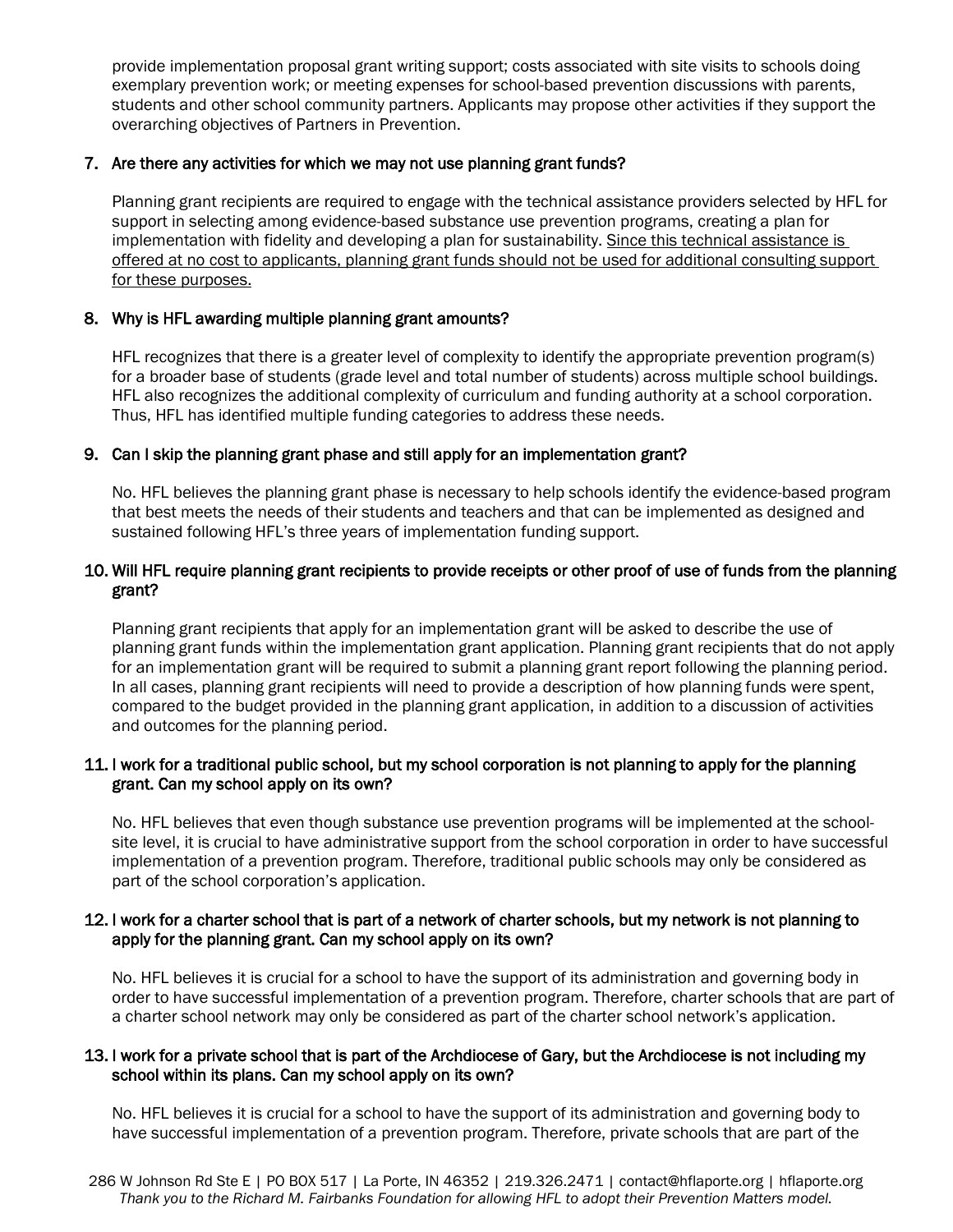Archdiocese of Gary may only be considered as part of the Archdiocese's application.

#### 14. Will planning grants be paid at once or in installments?

Planning grant recipients will be paid in a single installment after receiving their notification.

### 15. If a group of schools or school corporations anticipates submitting a combined implementation grant application, should they also submit a combined planning grant application?

Two or more individual, single-site schools, school corporations, charter school networks or private school organizations may apply for planning or implementation grants either independently or collaboratively, as they deem appropriate. There may be benefits to pooling funds, even during the planning period, but the decision whether to submit independent or combined applications at either stage of the initiative is entirely up to the applicants. The guidelines regarding the Archdiocese of Gary, charter school networks and private school organizations apply to this answer, as noted in question one of this section.

### IMPLEMENTATION GRANT

# 1. How much funding can applicants request during the implementation grant phase?

HFL anticipates that the amount requested in the implementation grant application will reflect the applicant's selection of an evidence-based substance use prevention program that best meets the applicant's needs. Applicants should give strong consideration to an appropriate per-student program cost that can be sustained at the end of HFL's three years of support. Technical assistance providers will help applicants determine implementation costs.

### 2. Can my school(s) receive an implementation grant if we did not participate in the planning grant phase?

No. HFL believes the planning grant phase is necessary to help schools identify the evidence-based program that best meets the needs of their students and teachers, and that can be implemented as designed and sustained following HFL's three years of implementation funding support.

### 3. How much money will HFL award in total during the implementation grant phase?

The number and total dollar amount of implementation grants will depend upon the amount of planning grants awarded, the number and quality of implementation grant applications received, and the amount of funding requested in the implementation grant applications. HFL expects to award up to \$2.8 million in planning and implementation grants combined.

### 4. What does the implementation grants will be evaluated on a competitive basis mean?

No, however HFL favorable consideration will be given to implementation grant applications that best demonstrate a commitment to implementing an evidence-based substance use prevention program with fidelity (i.e., in accordance with how the program was designed and evaluated), provide a feasible plan for financial sustainability beyond the three years of implementation grant funding from HFL, and demonstrate a commitment to evaluate the selected program's impact on student outcomes. If any of these factors are in question, HFL will revisit your grant submission with the school. For additional information, please see the "General Considerations and Guidelines" section in the Request for Proposals.

### 5. Will my school(s) receive the full amount of money requested in the implementation grant application?

The amount of money received for the implementation grant will depend upon if the grant applicant's ability to demonstrate a commitment to implementing an evidence-based substance use prevention program with fidelity (i.e., in accordance with how the program was designed and evaluated), provide a feasible plan for financial sustainability beyond the three years of implementation grant funding from HFL, and demonstrate a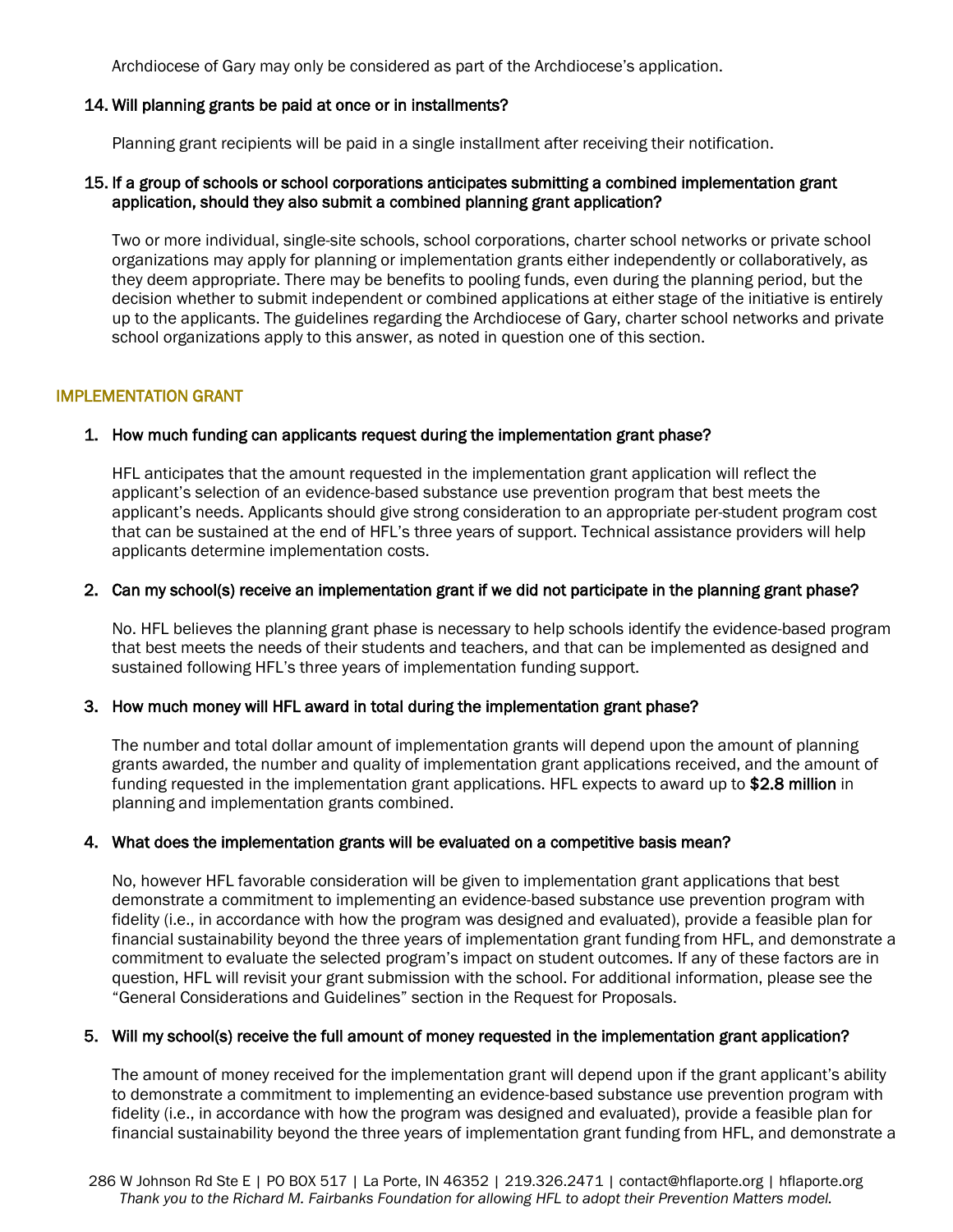commitment to evaluate the selected program's impact on student outcomes. If any of these factors are in question, HFL will revisit your grant submission with the school.

### 6. If my organization does not receive an implementation grant, can we apply to HFL outside of this process for funding support for a substance use prevention program?

Currently, HFL has no plans to award additional funding for school-based substance use prevention programs as the Partners in Prevention initiative is ongoing.

### 7. Will implementation grants be paid at once or in installments?

Implementation grants will be paid in three annual installments. Grant recipients will be required to submit a grant report at the end of each school year. HFL staff will review the grant report to ensure the school is implementing its prevention program with fidelity before releasing the next grant installment.

#### 8. When must each implementation grant recipient begin implementation?

Schools receiving implementation grants will be notified of their grant award by June 2019 and should begin executing their plans for implementation at the start of the 2019-2020 school year. Implementation grants may be used through the end of the three-year grant period, June 30, 2022.

### 9. The criteria include that implementation grant recipients must have a plan for financial sustainability. What does this mean?

By the start of the 2022-2023 school year, schools should be able to cover the costs of continuing their prevention program with fidelity and without any further financial support from HFL.

### TECHNICAL ASSISTANCE PROVIDERS AND CONSULTING SUPPORT

### 1. Are planning grant recipients required to engage with the technical assistance providers?

Yes. The technical assistance providers have been chosen by HFL due to their expertise in assisting schools in implementing evidence-based programs as designed. This expert counsel is offered at no cost to schools to help ensure planning grant recipients carefully think through the steps required for successful program implementation.

#### 2. Can planning grant recipients choose a different technical assistance provider?

Each planning grant recipient must work with one of the technical assistance providers chosen by HFL for the purposes of evaluating and selecting one or more evidence- based prevention programs.

#### 3. What is the role of the technical assistance providers?

The technical assistance providers have expertise and experience in assisting schools in selecting, implementing and sustaining evidence-based prevention programs. The technical assistance providers will assist planning grant recipients in choosing an evidence-based substance use prevention program that is appropriate for the school and aligns with the school's broader goals, creating a plan for implementation with fidelity (i.e., in accordance with how the program was designed and evaluated) and developing a plan for sustainability once the implementation grant funding is complete. Important note: Technical assistance providers will not write schools' grant applications.

### 4. Can planning grant recipients hire additional consultants to help with planning and completing the implementation grant application?

Yes. If planning grant recipients identify a need for support for planning aspects beyond what is offered by